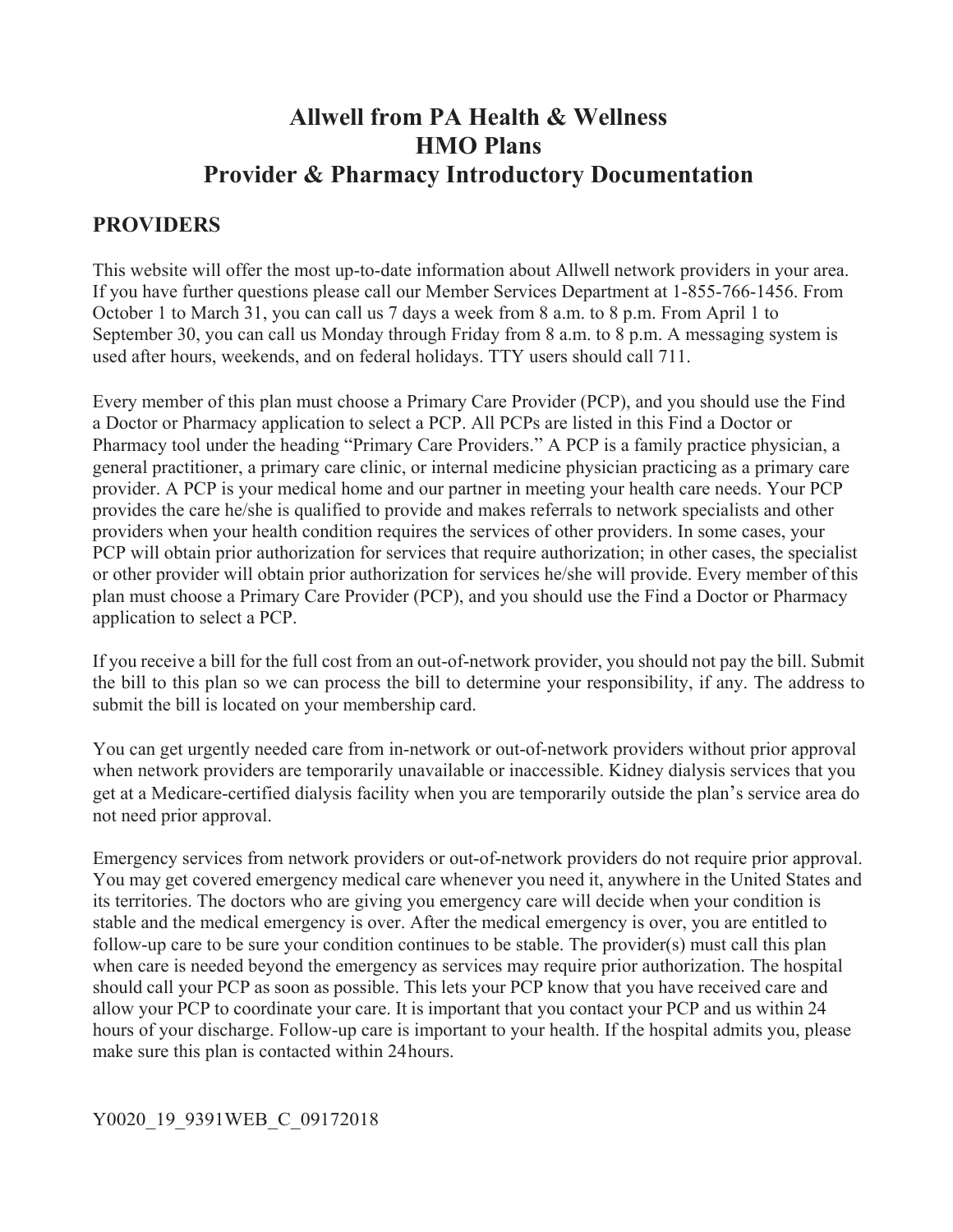#### **What is the service area for Allwell from PA Health & Wellness?**

The counties in our service area are listed below.

**Allwell Medicare:** Allegheny, Armstrong, Beaver, Bedford, Berks, Blair, Bradford, Bucks, Butler, Cambria, Cameron, Centre, Chester, Clarion, Clearfield, Crawford, Cumberland, Dauphin, Delaware, Elk, Erie, Fayette, Forest, Fulton, Greene, Huntingdon, Indiana, Jefferson, Juniata, Lackawanna, Lancaster, Lawrence, Lebanon, Lycoming, McKean, Mercer, Mifflin, Montgomery, Perry, Philadelphia, Potter, Snyder, Somerset, Sullivan, Susquehanna, Tioga, Union, Venango, Warren, Washington, Wayne, Westmoreland and Wyoming

**Allwell Medicare Simple\*:** Allegheny, Armstrong, Beaver, Bedford, Berks, Blair, Bradford, Bucks, Butler, Cambria, Cameron, Centre, Chester, Clarion, Clearfield, Crawford, Cumberland, Dauphin, Delaware, Elk, Erie, Fayette, Forest, Fulton, Greene, Huntingdon, Indiana, Jefferson, Juniata, Lackawanna, Lancaster, Lawrence, Lebanon, Lycoming, McKean, Mercer, Mifflin, Montgomery, Perry, Philadelphia, Potter, Snyder, Somerset, Sullivan, Susquehanna, Tioga, Union, Venango, Warren, Washington, Wayne, Westmoreland and Wyoming

**Allwell Medicare Complement:** Allegheny, Armstrong, Beaver, Bedford, Berks, Blair, Bradford, Bucks, Butler, Cambria, Cameron, Centre, Chester, Clarion, Clearfield, Crawford, Cumberland, Dauphin, Delaware, Elk, Erie, Fayette, Forest, Fulton, Greene, Huntingdon, Indiana, Jefferson, Juniata, Lackawanna, Lancaster, Lawrence, Lebanon, Lycoming, McKean, Mercer, Mifflin, Montgomery, Perry, Philadelphia, Potter, Snyder, Somerset, Sullivan, Susquehanna, Tioga, Union, Venango, Warren, Washington, Wayne, Westmoreland and Wyoming

**Allwell Medicare Boost:** Allegheny, Armstrong, Beaver, Bedford, Berks, Blair, Bradford, Bucks, Butler, Cambria, Cameron, Centre, Chester, Clarion, Clearfield, Crawford, Cumberland, Dauphin, Delaware, Elk, Erie, Fayette, Forest, Fulton, Greene, Huntingdon, Indiana, Jefferson, Juniata, Lackawanna, Lancaster, Lawrence, Lebanon, Lycoming, McKean, Mercer, Mifflin, Montgomery, Perry, Philadelphia, Potter, Snyder, Somerset, Sullivan, Susquehanna, Tioga, Union, Venango, Warren, Washington, Wayne, Westmoreland and Wyoming

### **How do you find Allwell from PA Health & Wellness providers in your area?**

The Find a Doctor or Pharmacy application is organized by provider type, county, and city. Look for the type of provider first (for example, PCP, cardiologist, etc.), then look for your county and city to find a provider close to your home.

If you have questions about Allwell or require assistance in selecting a PCP, please call our Member Services Department at 1-855-766-1456. From October 1 to March 31, you can call us 7 days a week from 8 a.m. to 8 p.m. From April 1 to September 30, you can call us Monday through Friday from 8 a.m. to 8 p.m. A messaging system is used after hours, weekends, and on federal holidays. TTY users should call 711.